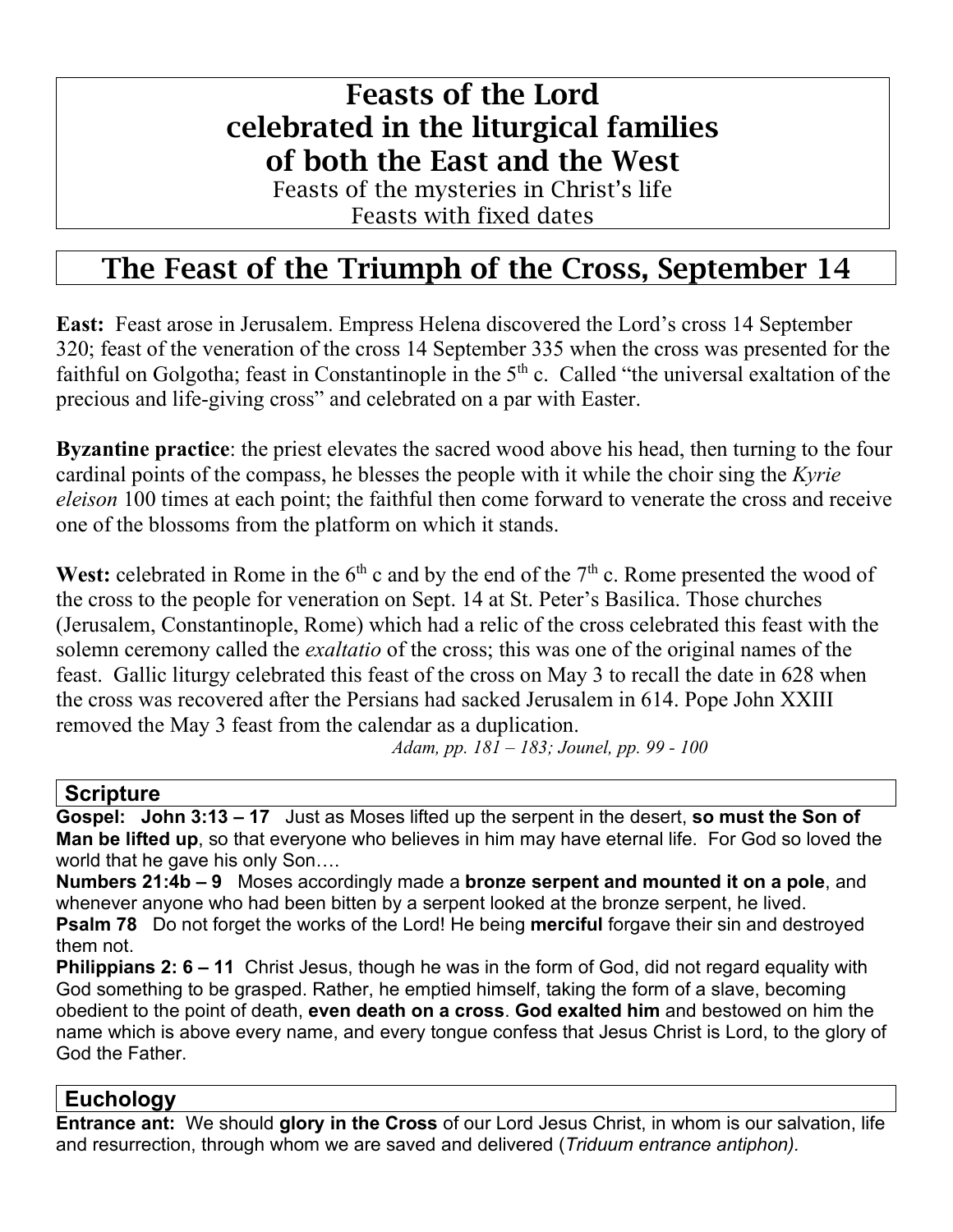**Prayer over the Offerings:** May this oblation which on **the altar of the Cross** canceled the offense of the whole world, cleanse us….

**Preface: The victory of the glorious Cross:** You placed the salvation of the human race on the wood of the Cross, so that, where death arose, life might again spring forth and **the evil one, who conquered on a tree, might likewise on a tree be conquered….**

**Communion ant:** When I am lifted up from the earth, I will draw everyone to myself. **Prayer after Communion:** bring those you have redeemed by **the wood of your life-giving Cross** to the glory of the resurrection.

Commentary Tradition: that the Transfiguration took place forty days before Jesus' Crucifixion. So its date was set as August 6, forty days before the Feast of the Triumph of the Cross on September 14. Themes of the Feast are very similar to those of Good Friday. Note the similar attention to the cross itself, not the crucifix. The focus is on both death and exaltation. The traditional ritual actions of this Feast are a good reminder of the help that the body gives to the soul. Following the principles of progressive solemnity (this is usually a weekday in Ordinary Time), might there be a simple way of honoring the cross?

As we keep this feast, we are lifted up with the crucified Christ, leaving behind us earth and sin so that we may gain the things above. [The cross] was the means by which the barred gates of hell were smashed, and the cross became the one common salvation of the whole world. The cross is both the sign of God's suffering and the trophy of his victory.

*St. Andrew of Crete, bishop +*

# The Feast of the Transfiguration of the Lord, August 6

East: Feast known as early as the  $5<sup>th</sup>$  c in the East Syrian liturgy, probably commemorating the dedication of the basilicas on Mount Tabor; also called "The Transfiguration, the Metamorphosis, of our great God and Savior Jesus Christ": one of the most important feasts of the year; the entire theology of human divinization finds expression here:

"On Tabor Christ today transformed the nature which had been darkened by Adam; having covered it with his radiance, he divinized it." "O Christ, God and lover of humankind, shed upon us the light of your inaccessible glory."

West:  $mid-9<sup>th</sup>$  century in Naples, but spreads quickly, aided by the Benedictines; Feast celebrated after the 12th c at St. Peter's Basilica; Pope Callistus III added it to the universal calendar in 1457 in gratitude for victory over the Turks in the previous year (together with the Memorial of the Name of Mary and the Memorial of Our Lady of the Rosary). *Adam, pp. 26, 180 - 181; Jounel, pp. 97 – 98; Bugnini, p. 308*

### Scripture

**Gospel: A Matthew 17:1 – 9** He was transfigured before them; his face shone like the sun and his clothes became white as light. While he was still speaking, behold, a bright cloud cast a shadow over them, then from the cloud came a voice that said, "This is my beloved Son, with whom I am well pleased; listen to him."When the disciples heard this, they fell prostrate and were very much afraid. But Jesus came and touched them, saying, "Rise, and do not be afraid." And when the disciples raised their eyes, they saw no one else but Jesus alone. "Do not tell the vision to anyone until the Son of Man has been raised from the dead.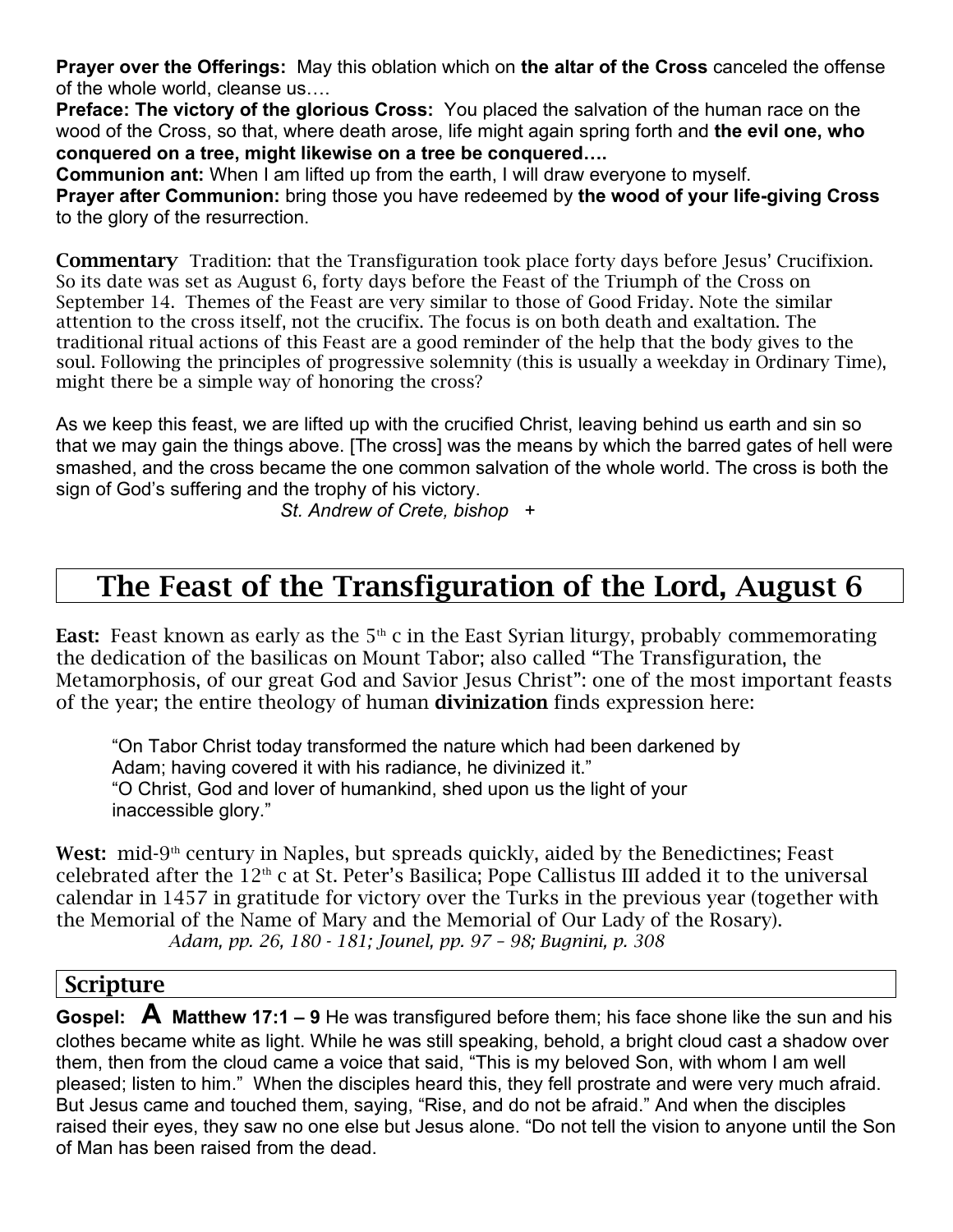**B** Mark 9:2 – 10 [Peter] hardly knew what to say, they were so terrified. "This is my beloved Son. Listen to him."As they were coming down from the mountain, he charged them not to relate what they had seen to anyone, except when the Son of Man had risen from the dead. So they kept the matter to themselves, questioning what rising from the dead meant.

**C Luke 9:28b – <sup>36</sup>**Jesus took Peter, John, and James and went up a mountain to pray. And behold, two men were conversing with him, Moses and Elijah, who appeared in glory and spoke of his exodus that he was going to accomplish in Jerusalem. Peter and his companions had been overcome by sleep, but becoming fully awake, they saw his glory. While he was still speaking, a cloud came and cast a shadow over them, and they became frightened when they entered the cloud. Then from the cloud came a voice that said, "This is my chosen Son; listen to him." After the voice had spoke, Jesus was found alone. They fell silent and did not at that time tell anyone what they had seen.

**Daniel 7:9 – 10, 13 – 14** The Ancient One took his throne. His clothing was snow bright, and the hair on his head as white as wool. As the visions during the night continued, I saw **one like a Son of man coming, on the clouds of heaven**; when he reached the Ancient One and was presented before him, the one like a Son of man received dominion, glory, and kingship; all people, nations, and languages serve him. His dominion is an everlasting dominion that shall not be taken away, his kingship shall not be destroyed. *We shall see this reading again for Christ the King.*

**Psalm 97 The Lord is king, the Most High** over all the earth. Clouds and darkness are round about him. All peoples see his glory.

**2 Peter 1:16 – 19** We did not follow cleverly devised myths when we made known to you the power and coming of our Lord Jesus Christ, but **we had been eyewitnesses of his majesty.** For he received honor and glory from God the Father when that unique declaration came to him from the majestic glory, "This is my Son, my beloved, with whom I am well pleased." We ourselves heard this voice come from heaven when we were with him on the holy mountain.

**Communion ant.** When Christ appears, **we shall be like him, for we shall see him as he is.**

### Euchology

**Collect:** O God, who in the glorious Transfiguration confirmed the mysteries of faith by the witness of the Fathers and **prefigured our full adoption to sonship,** grant that, listening to the voice of your beloved Son, we may merit to become co-heirs with him.

**Preface: The Mystery of the Transfiguration:** He filled with the greatest splendor that bodily form which he shares with all humanity, that the scandal of the Cross might be removed from the hearts of his disciples and **that he might show how in the Body of the whole Church is to be fulfilled what so wonderfully shown forth first in its Head.**

**Prayer after Communion: transform us** into the likeness of your Son, whose radiant splendor you willed to make manifest in his glorious Transfiguration.

Commentary Note that the Feast in the West was inspired by a military victory. We begin to see a pattern (in the West!) of celebrations whose object is an event in Church history; we begin to see Feasts of "ideas." Counteract that emphasis with attention to the Scripture readings for the Feast: our divinization! We pray for peace in every heart and nation, recalling the atomic devastation of the peoples of Hiroshima and Nagasaki (1945).

Let us listen, then, to the sacred voice of God so compellingly calling us from on high, from the summit of the mountain, so that with the Lord's chosen disciples we may penetrate the deep meaning of these holy mysteries, so far beyond our capacity to express. Jesus goes before us to show us the way, both up the mountain and into heaven, and – I speak boldly – it is for us now to follow him with all speed, yearning for the heavenly vision that will give us a share in his radiance, renew our spiritual nature and transform us into his own likeness, making us for ever sharers in his Godhead…. Let us run with confidence and joy to enter into the cloud.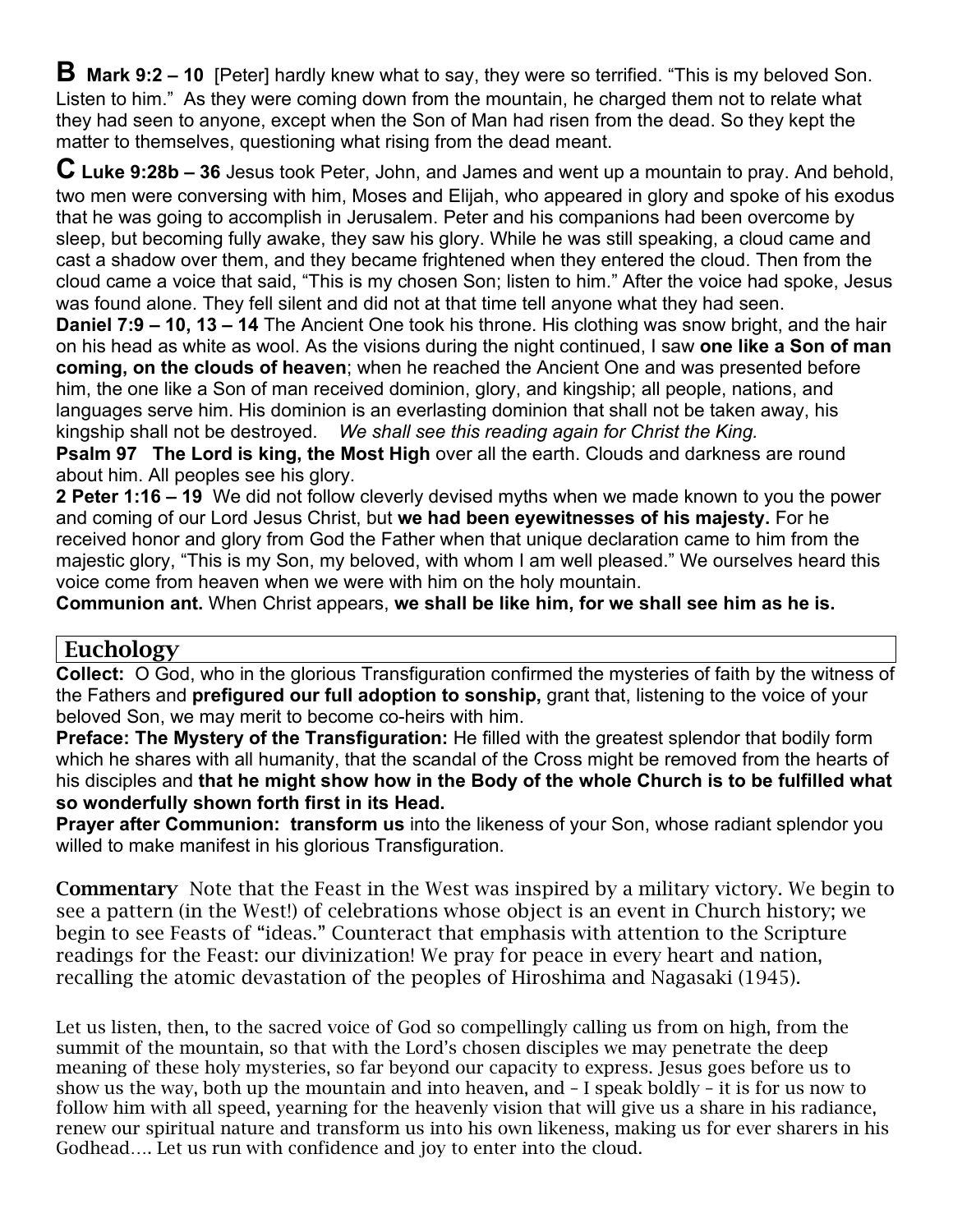# The Presentation of the Lord, February 2

*Egeria's Travels*: the 40<sup>th</sup> day after the birth of the Lord, celebrated in Jerusalem 381 - 384; by 450 candles were added; Syria and Constantinople: *Hypapante* or the Meeting; accepted in Rome about 650;  $8<sup>th</sup>$  century introduced a new name in the West: the Purification of Mary with emphasis on penitence and purification with black or violet vestments for the procession, then white for the Mass;  $10<sup>th</sup>$  century added the blessing of candles (unknown in the East); 1970 the Presentation of the Lord; white is the one color; Anna (finally!) is added to the Lectionary.

### Scripture

**Gospel Luke 2:22 – 40**

The Holy Spirit was upon him. It had been revealed to him by the Holy Spirit that he should not see death before he had seen the Christ of the Lord. He came in the Spirit into the temple….

[*Canticle of Simeon: Nunc dimittis*] "Now, Master, you may let your servant go in peace, according to your word, for my eyes have seen your salvation, which you prepared in sight of all the people, a light for revelation to the Gentiles, and glory for your people Israel."

Behold, this child is destined for the fall and rise of many in Israel, and to be a sign that will be contradicted – and you yourself a sword will pierce – so that the thoughts of many hearts will be revealed. And coming forward at that very time, [Anna] gave thanks to God and spoke about the child to all who were awaiting the redemption of Jerusalem.

**Malachi 3:1 – 4** Thus says the Lord God: Lo, I am sending my messenger to prepare the way before me; and suddenly **there will come to the temple the Lord** whom you seek, and the messenger of the covenant whom you desire. And…**he will purify** the sons of Levi, refining them like gold or like silver, that they may offer due sacrifice to the Lord.

**Psalm 24** Lift up, O gates, your lintels…that **the king of glory** may come in! Who is this king of glory? It is the Lord!

**Hebrews 2:14 – 18** [Jesus] had to become like his brothers and sisters in every way, that he might be a merciful and faithful high priest before God. Because he himself was tested **through what he suffered**, he is able to help those who are being tested.

## Euchology

#### **The Blessing of the Candles and the Procession**

**First Form: The Procession** *in another place; the people have unlit candles*

**Ant. 1** *while the candles are being lit:* Behold, our Lord will come with power, to enlighten the eyes of his servants.

**Introductory Address:** Dear brothers and sisters, forty days have passed since we celebrated the joyful feast of the Nativity of the Lord. Today is the blessed day when Jesus was presented in the Temple by Mary and Joseph. Outwardly he was fulfilling the Law, but in reality he was coming to meet his believing people. Prompted by the Holy Spirit, Simeon and Anna came to the Temple. Enlightened by the same Spirit, they recognized the Lord and confessed him with exultation. So let us also, gathered together by the Holy Spirit, proceed to the house of God **to encounter Christ. There we shall also find him and recognize him in the breaking of the bread, until he comes again, revealed in glory.**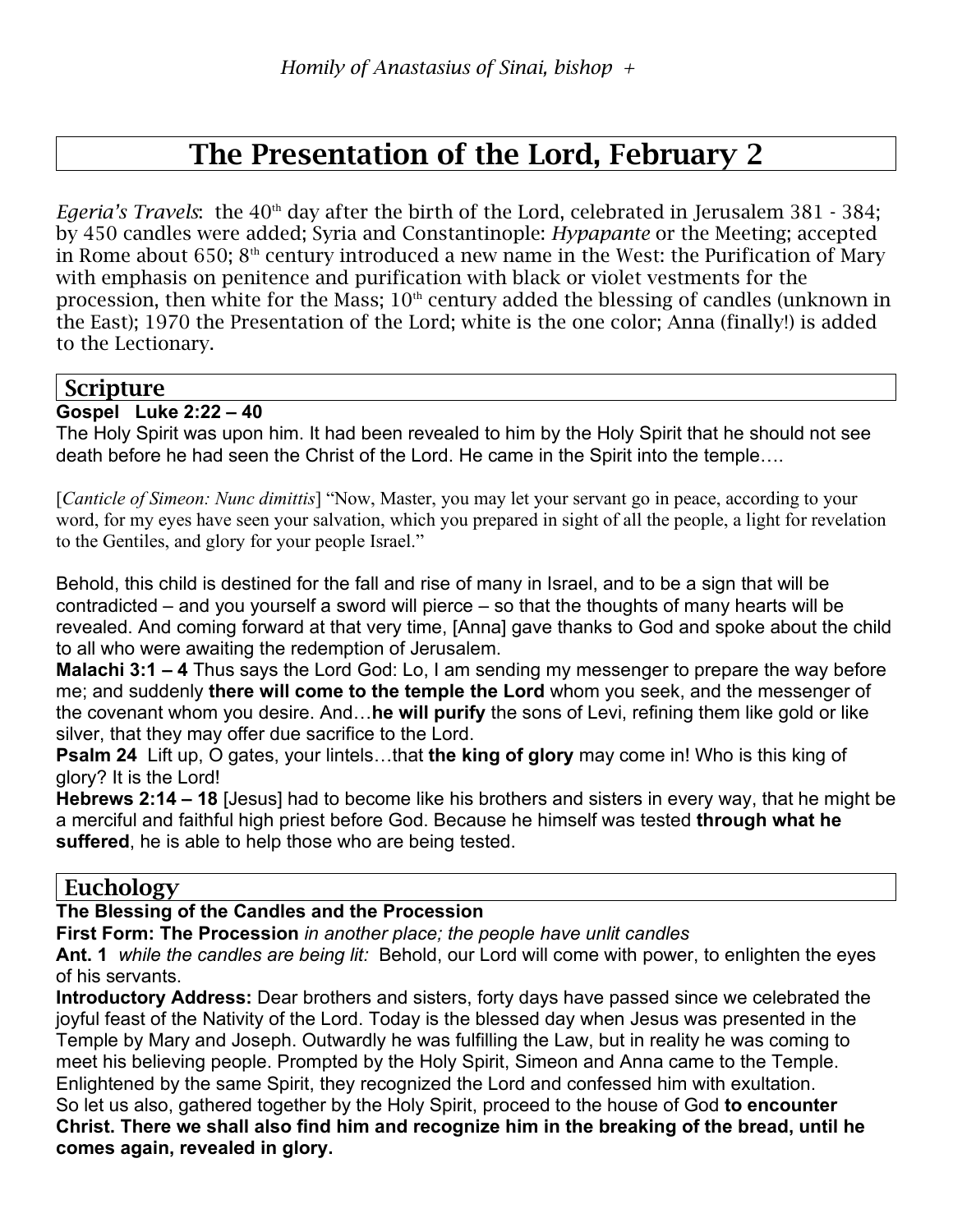**Blessing of the candles:** O God, source and origin of all light…showed Simeon the Light for revelation to the Gentiles…so that…we may reach that light which never fails.

*Candles sprinkled with holy water. Procession begins:* **Let us go in peace to meet the Lord.**

**Ant. 2** Sion, adorn your bridal chamber and welcome Christ the King; take Mary in your arms, who is the gate of heaven, for she herself is carrying the King of glory and new light. **A Virgin she remains, though bringing in her hands the Son before the morning star begotten**, whom Simeon, taking in his arms announced to the peoples as **Lord of life and death** and Savior of the world.

*Multiple, complementary images are a sign of the rich traditions woven into ancient celebrations: here, the vision of the Christ taking possession of his temple as well as "Meeting" and Mary's purification.*

**Collect:** as your Only Begotten Son was presented in the substance of our flesh, so may we be presented to you **with minds made pure.**

**Preface: The Mystery of the Presentation of the Lord:** …we too, go forth, rejoicing to encounter your Salvation….

**Prayer after Communion:** we, going forth to meet the Lord, may obtain the gift of eternal life.

#### **Commentary**

We need a feast that links both Christmas and Easter together; this feast is a hinge that holds together the two main cycles of the liturgical year. A renewed feast of the Presentation ought to remain on the fortieth day after Christmas, but there should be ways of making it point forward to Lent, Holy Week, and Easter, not least because of the crucial second oracle of Simeon.

*Kenneth W. Stevenson, pp. 68-69*

*[What is the focus of this oracle of the sword?]* The image is of a selective sword of judgment, …a sword of discrimination, …[the cost of a] relationship of obedience to the will of the Father. *Raymond E. Brown, p. 31*

It is not her suffering but her commitment to live as a disciple that makes Mary the first and most faithful disciple.

The sacrifice of ourselves (baptized in the Light, becoming the Light, sharing the Light, holding the Light) just as the melting wax of the candles allows the Light to shine in the darkness.

In honor of the divine mystery that we celebrate today, let us all hasten to meet Christ. Everyone should be eager to join the procession and to carry a light. Through Simeon's eyes we too have seen the salvation of God which he prepared for all the nations and revealed as the glory of the new Israel, which is ourselves. Our eyes have seen God incarnate, and because we have seen him present among us and have mentally received him into our arms, we are called the new Israel. Never shall we forget this presence; every year we keep a feast in its honor.

*From a sermon by St. Sophronius, bishop of Jerusalem, +638*

The Church is a procession of new Simeons and new Annas, of those who participate in the saving death and resurrection of the Savior of the world.

*Martin Connell, p. 204*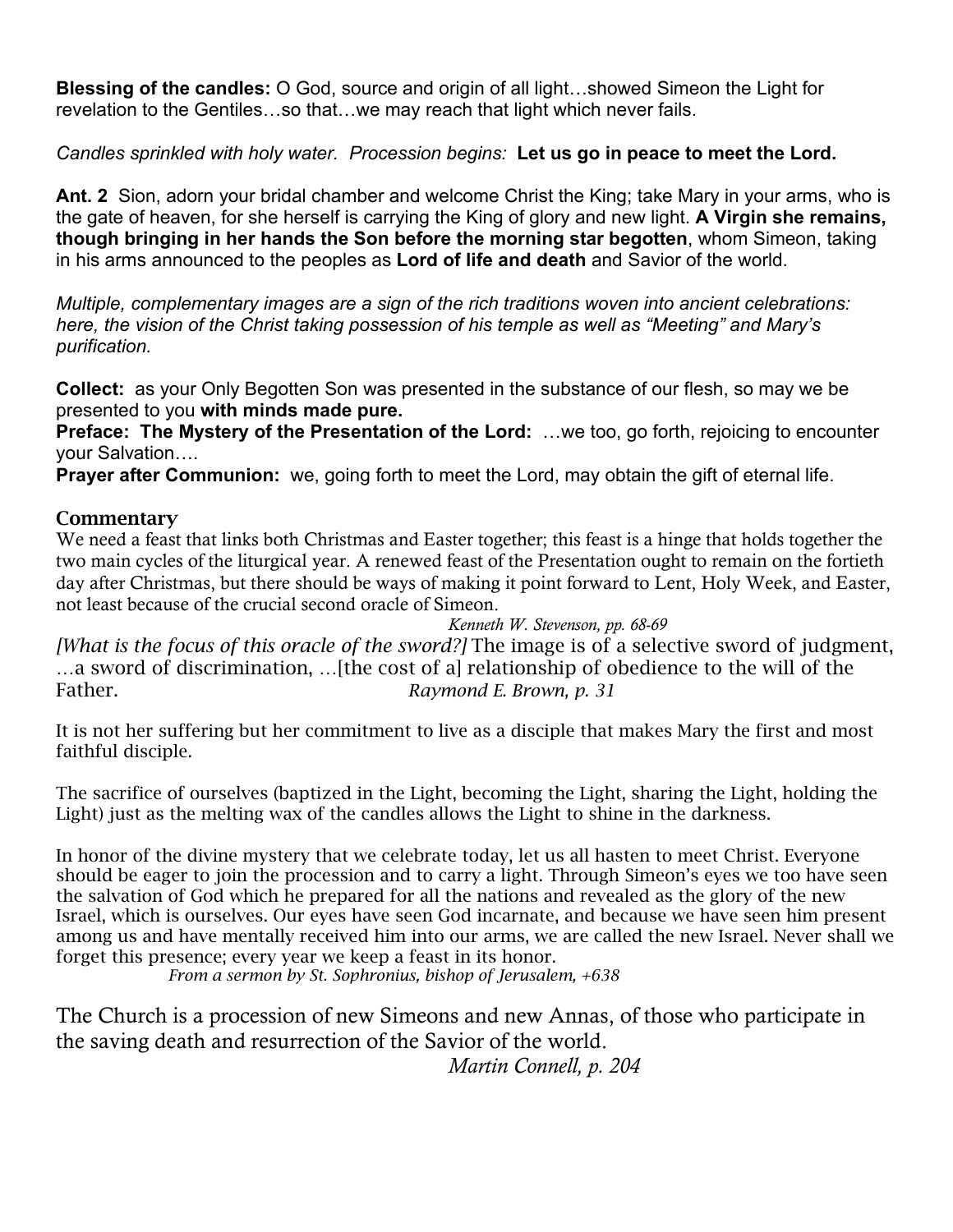# Solemnities of the Lord celebrated only in the West Feasts commemorating ideas and devotions Feasts with moveable dates *"They didn't happen!"*

These four solemnities grew from the piety of a particular age and place, from the private devotion of a religious order or a pious association during the second millennium in the West: feasts of ideas, feasts of devotion, commemorations of an aspect of Christian teaching or a title or Christ. The original Roman liturgy knew no such feasts. *Adam, p. 167; Norms, p. 73.*

Consilium recognized this as an "idea feast" whose object is an event in Church history: military victory over the Turks; other "idea feasts" eliminated: Feast of the Precious Blood; Feast of the Motherhood of Mary; 1500<sup>th</sup> anniversary of the Council of Ephesus. One of the principles of the reform: "the number of feasts that do not commemorate an event or mystery in the life of Christ, or a saint, is to be reduced."

"…[T]he Order of Readings for Mass aptly presents from Scripture **the principal deeds and words belonging to the history of salvation.** As its many phases and events are recalled in the liturgy of the word, the faithful will come to see that the history of salvation is contained here and now in the representation of Christ's paschal mystery celebrated through the Eucharist" *OLM,* n. 61.

# The Solemnity of the Most Holy Trinity First Sunday after Pentecost

**West:** Benedictine monasteries in Frankish and Germanic lands had a special feast of the Trinity before 1000, probably the Sunday after Pentecost. But Rome long resisted such a feast! Pope Alexander III (+1077): "This is not our custom in Rome since the Trinity is honored daily in psalmody by singing of the *Glory be* doxology." Pope Alexander III (+1181): said the same 100 years later "The Trinity is celebrated every day!", but the feast continued to spread. John XXII in 1334 made the celebration obligatory for the entire Church, even though the feast was criticized for being too theme-oriented and too theological.

"It must be acknowledged that a celebration of this type could become popular only at a time when the liturgical life and the proper understanding of the Bible were on the wane" (*Adrien Nocent, p. 444).*

Popularity of the Feast partially encouraged by the creation of prayer texts: Preface of the Trinity mid-8<sup>th</sup> c.; Mass of the Trinity available as a Votive Mass for Sundays while Sundays are gradually showing an increasing Trinitarian emphasis (no mention of the word "Christ"; prayers created also for the Liturgy of the Hours.

**East:** Never had a feast of the Holy Trinity. The Sunday after Pentecost is the Feast of All Saints.

**Reform:** Consilium: the Feast of the Holy Trinity remained as it was and where it was. *Bugnini, p. 307; Adam, p. 167 - 168; Nocent, p. 444 ; Jounel, p. 102 - 103 ; Cobb, p. 464*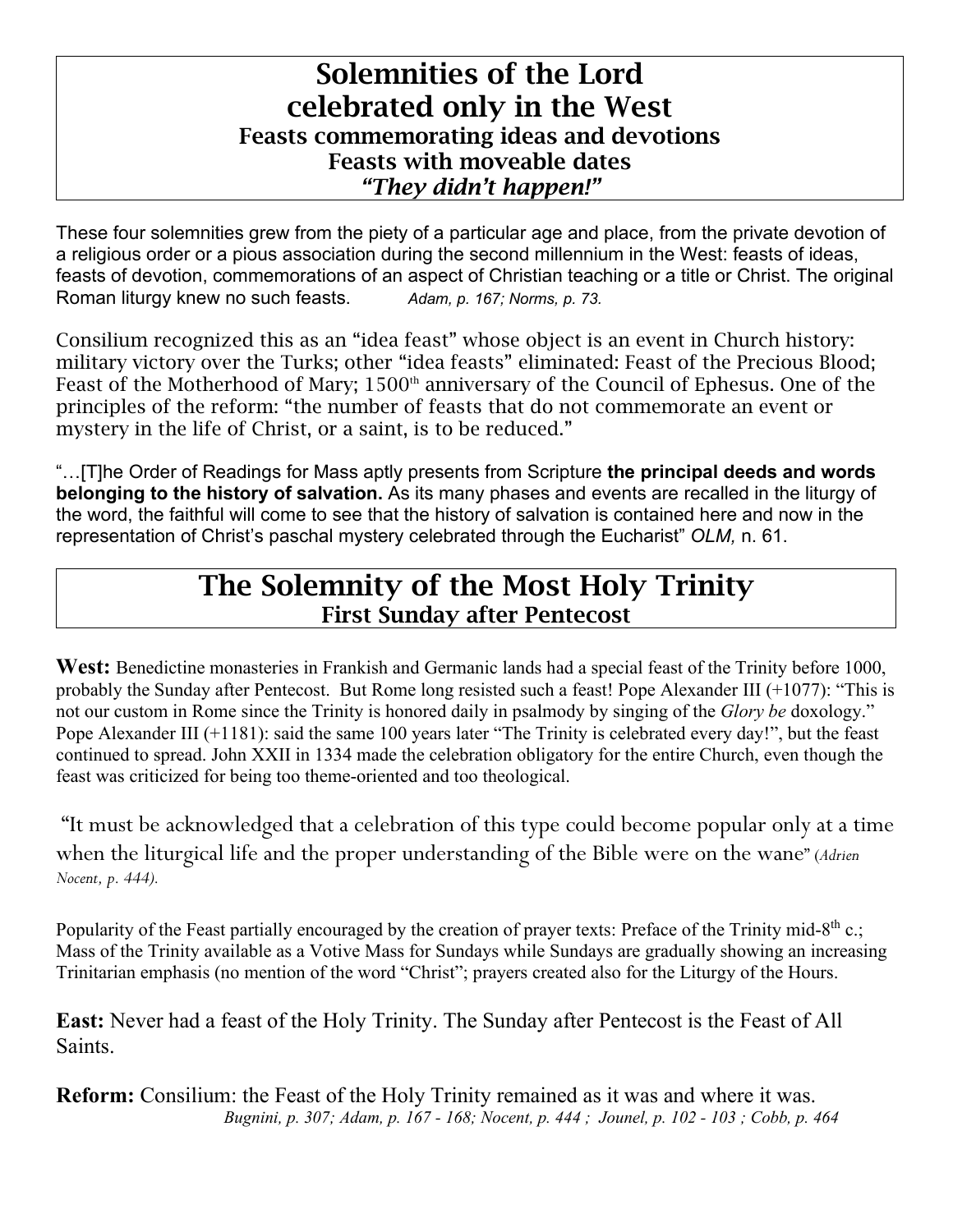## **Scripture**

### **A We are invited to live in the realm of love which is covenantal, incarnate and ongoing as deifying presence.**

**Gospel: John 3:16 – 18** God so loved the world that he gave his only Son.

**Exodus 34:4b – 6, 8 – 9** The Lord passed before Moses and cried out, "The Lord, a merciful and gracious God, slow to anger, and rich in kindness and fidelity."

**Daniel 3** Glory and praise forever! Blessed is your holy and glorious name.

**2 Corinthians 13: 11 – 13** The grace of the Lord Jesus Christ and the love of God and the fellowship of the Holy Spirit be with all of you.

### **B Entry into a new relationshp with Christ so that we too can call God "Abba" through Christ in the Spirit**

**Gospel: Matthew 28:16 – 20** Go, therefore, and make disciples of all nations, baptizing them in the name of the Father, and of the Son, and of the Holy Spirit. And behold, I am with you always, until the end of the age.

**Deuteronomy 4:32 – 34, 39 – 40** This is why you must now know that the Lord is God and that there is no other.

**Psalm 33:** Blessed the people the Lord has chosen to be his own. For he spoke, and it was made. those who hope for his kindness to deliver them from death.

**Romans 8:14 – 17** You received a Spirit of adoption through whom we cry, "Abba, Father!" Heirs of God and joint heirs with Christ

### **C God draws us into the circle of divine life so that we may be sons and daughters of God and sisters and brothers to one another.**

**Gospel: John 16: 12 – 15** The Spirit of truth will guide you to all truth. Everything that the Father has is mine. He will take it from what is mine and declare it to you.

**Proverbs 8:22 – 31** Thus says the wisdom of God: then was I beside him as his craftsman, and I was his delight day by day…and I found delight in the human race.

**Psalm 8** O Lord, our God, how wonderful is your name in all the earth!

**Romans 5:1 – 5** We have peace with God through our Lord Jesus Christ. The love of God has been poured out into our hearts through the Holy Spirit that has been given to us.

## **Euchology**

**Entrance ant:** Blest be God the Father, and the Only Begotten Son of God, and also the Holy Spirit, for **he has shown us his merciful love.**

**Collect: God our Father, who by sending into the world the Word of truth and the Spirit of sanctification made known to the human race your wondrous mystery**, grant us, we pray, that in **professing the true faith**, we may acknowledge the Trinity of eternal glory and adore your Unity….

**Preface: The mystery of the Most Holy Trinity:** With your only Begotten Son and the Holy Spirit, you are one God, one Lord: **not in the unity of a single person but in a Trinity of one substance.** For what you have revealed to us of your glory **we believe equally of your Son and of the Holy Spirit,** so that, **in the confessing of the true and eternal Godhead,** you might be adored in what is proper to each Person, their unity in substance, and their equality in majesty.

**Communion ant:** Since you are children of God, God has sent into your hearts the Spirit of his Son, the Spirit who cries out: Abba, Father.

**Prayer after Communion:** bring us health of body and soul, as **we confess your eternal holy Trinity and undivided Unity.**

Commentary challenges: the abstractions of Western theology of the Trinity in general; the abstractions emphasize God's transcendent being in God's self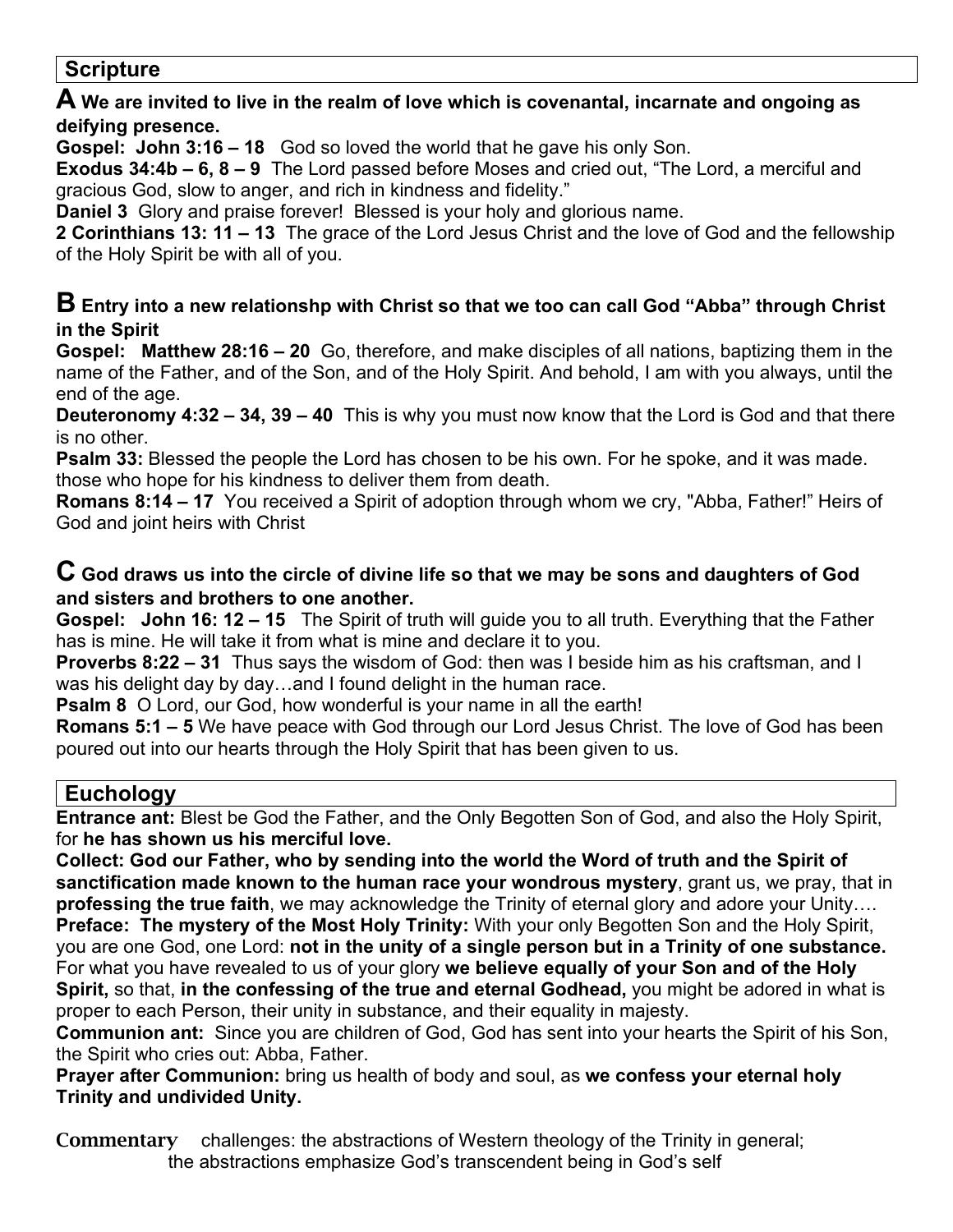rather than God's intimate interaction with the human family, perpetually redeeming and transforming us, especially the Body of Christ in the world (*note the revised Preface whose origin is 9th c.)* the only solemnity associated with a doctrine (i.e., there is no Incarnation Sunday or Ecclesiology Sunday)

*"By meditating upon and preaching about God's tenacious yet gentle ways of being involved with us, Trinity Sunday might become a dynamic, event-oriented feast….*

*[So, use all the optional elements of this feast to attune the assembly to their Catholic trinitarian faith that] God is personal and relational. God is someone rather than something. God acts, God acts freely, God self-discloses so that God may be known and loved; God loves and suffers for the sake of*  love. These are the characteristics of the one God who acts through Christ in the power of the *Spirit…. [This is the feast that celebrates] God's life for us and within us." LaCugna, pp. 247 – 261*

Be attentive to the choice of hymns: doctrinal only? consider focus on the Sign of the Cross, on the doxology at the end of the Eucharistic prayer; songs that raise up the action of the Trinity in our midst now, giving birth to God's reign in the midst of suffering humanity

# The Solemnity of the Most Holy Body and Blood of Christ Sunday after Trinity Sunday

West: as aspect of the growing devotion to adoration of the Blessed Sacrament in the 12<sup>th</sup> c.; the profound desire of medieval people to "see Christ" since they were not receiving him sacramentally; Sr. Juliana's visions (1208) was of a gleaming moon with a dark spot: sign of the absence of a feast of the Blessed Sacrament during the Church Year; first celebration at Liège, Belgium in 1246 on the Thursday in the octave of Trinity Sunday; after a eucharistic miracle in Viterbo where Pope Urban IV (+ 1264) was living (he was also the former Archdeacon of Liège), he instituted the feast in 1264: the first time a pope had used his authority to impose a new feast on the whole Western Church; popularity of the feast with its great solemnity and splendor throughout Europe; addition of the eucharistic procession only approved in the  $15<sup>th</sup>$  c.

**Reform:** Following the restoration of Communion under both kinds, it seemed appropriate to return the title for this Solemnity to the Body and the Blood of the Lord. The first Preface is for Holy Thursday; second preface is new.

In those places where the solemnities of Epiphany, Ascension, and Corpus Christi are not observed as holy days of obligation, they are assigned to a Sunday, which is then considered their proper day in the calendar. Thus…(c.) the solemnity of Corpus Christi, to the Sunday after Trinity Sunday (*General Norms for the* 

*Liturgical Year and the Calendar,* n. 7).

*Adam, pp. 169 – 172; Jounel, pp. 103 - 105; Bugnini, p. 315; Nocent, v. 2, pp. 453 - 464*

## **Scripture**

#### **A His flesh is true food and his blood is true drink; He fed you with manna; the bread that makes us one**

**Gospel: John 6:51 – 58** I am the living bread that came down from heaven. Whoever eats my flesh and drinks my blood has eternal life, and I will raise him on the last day.

**Deuteronomy 8:2 – 3, 14b – 16a** He fed you with manna to show you that not by bread alone does one live, but by every word that comes forth from the mouth of the Lord.

**Psalm 147** Praise the Lord, Jerusalem. With the best of wheat he fills you.

**1 Corinthians 10: 16 – 17** The bread that we break, is it not a participation in the body of Christ? We though many are one body.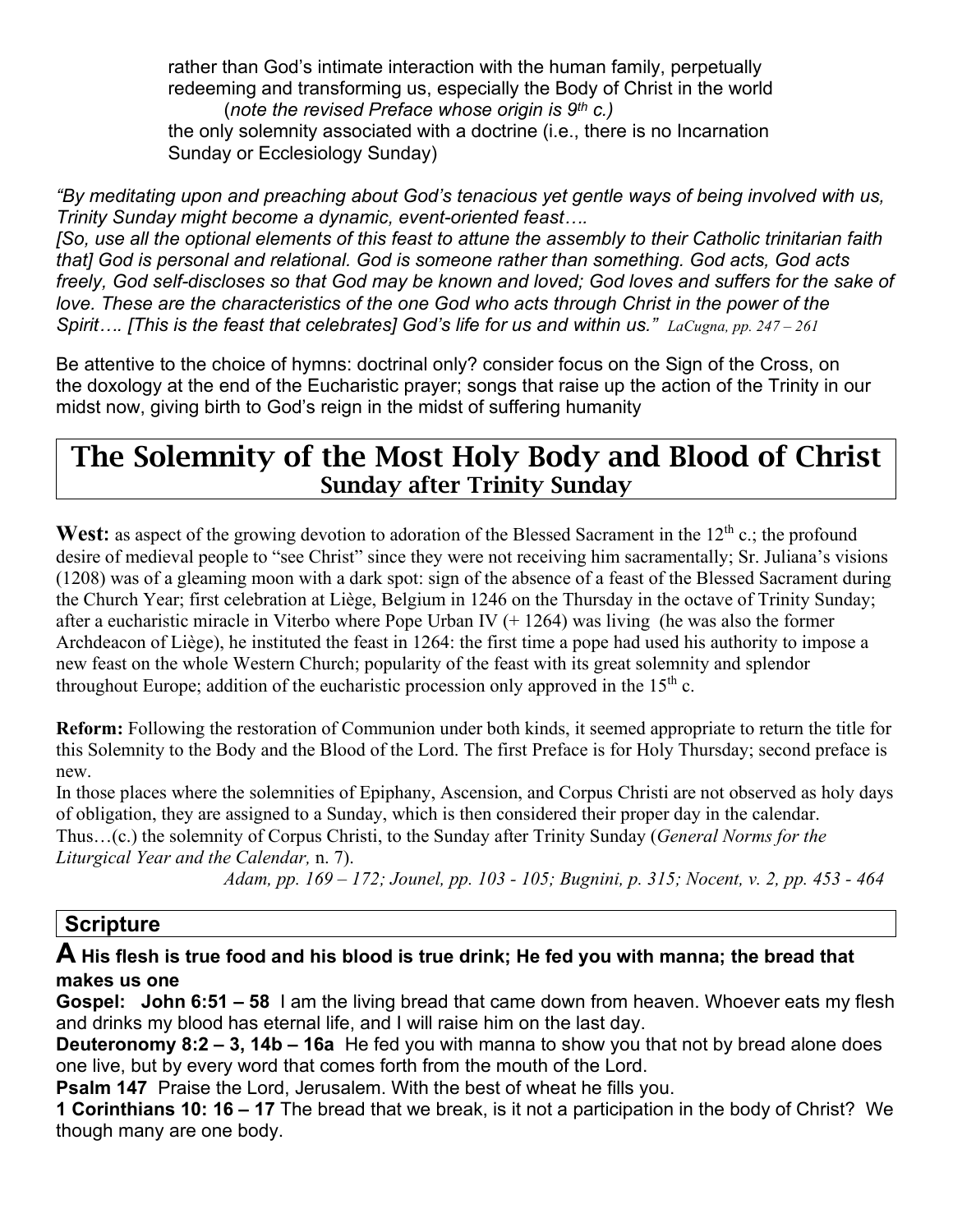**Sequence: Lauda Sion** Laud, O Zion, your salvation, Christ, your king and shepherd true. What he did at supper seated, Christ ordained to be repeated, his memorial ne'er to cease. This the truth each Christian learns, bread into his flesh he turns, to his precious blood the wine. Blood is poured and flesh is broken, yet in either wondrous token Christ entire we know to be.

### **B This is my body, this is my blood of the covenant; the blood of the covenant which Jesus has made with us; Christ, mediator of a new covenant;**

**Gospel: Mark 14:12 – 16, 22 – 26** Where do you want us to go and prepare for you to eat the Passover? "Take it; this is my body." "This is my blood of the covenant, which will be shed for many." **Exodus 24:3 – 8** Moses took the blood and sprinkled it on the people, saying, "This is the blood of the covenant that the Lord has made with you."

**Psalm 116** I will take the cup of salvation, and call on the name of the Lord. To you will I offer sacrifice of thanksgiving, and I will call upon the name of the Lord.

**Hebrews 9:11 – 15** How much more will the blood of Christ, who through the eternal Spirit offered himself unblemished to God, cleanse our consciences from dead works to worship the living God. For this reason he is mediator of a new covenant.

**Sequence: Lauda Sion** (see above)

### **C Jesus took, blessed, broke, gave the loaves to his disciples; Melchizedek brought out bread and wine; bread and wine proclaim the Lord's death**

**Gospel Luke 9:11b – 17** Then taking the five loaves and the two fish, and looking up to heaven, he said the blessing over them, broke them, and gave them to the disciples to set before the crowd. They all ate and were satisfied.

**Genesis 14:18 – 20** Melchizedek brought out bread and wine, being a priest of God Most High. **Psalm 110** You are a priest forever, in the line of Melchizedek. Yours is princely power in the day of your birth. I have begotten you.

**1 Corinthians 11:23 – 26** I received from the Lord what I handed on to you, that the Lord Jesus, on the night he was handed over, took bread, and after he had given thanks, broke it and said, "This is my body that is for you. Do this in remembrance of me. In the same way also the cup after supper. For as often as you eat this bread and drink the cup, you proclaim the death of the Lord until he comes.

**Sequence: Lauda Sion** (see above)

### Euchology

**Collect:** God who in this wonderful Sacrament left us a memorial of your Passion

**Preface: The fruits of the Most Holy Eucharist:** at the Last Supper with his Apostles establishing for the ages to come the saving memorial of the Cross, he offered himself to you. Nourishing your faithful by this sacred mystery, you make them holy. We approach the table of this wondrous Sacrament; we pass over to the heavenly realities here foreshadowed.

**Prayer after Communion:** Grant, O Lord, we pray, that we may delight for all eternity in that share in your divine life, which is foreshadowed in the present age by our reception of your precious Body and Blood.

*Sacred Congregation of Divine Worship*, Holy Communion and Worship of the Eucharist outside Mass*. In* DOL *279:102 – 104.*

N. 102 The annual procession on the solemnity of Corpus Christi, or on a convenient day near this feast, has a special importance and meaning for the pastoral life of the parish or city. It is therefore desirable to continue this procession, in accordance with the law, when today's circumstances permit and when it can truly be a sign of common faith and adoration. In the principal districts of large cities there may be additional eucharistic processions for pastoral reasons at the discretion of the local Ordinary. If the procession cannot be held on the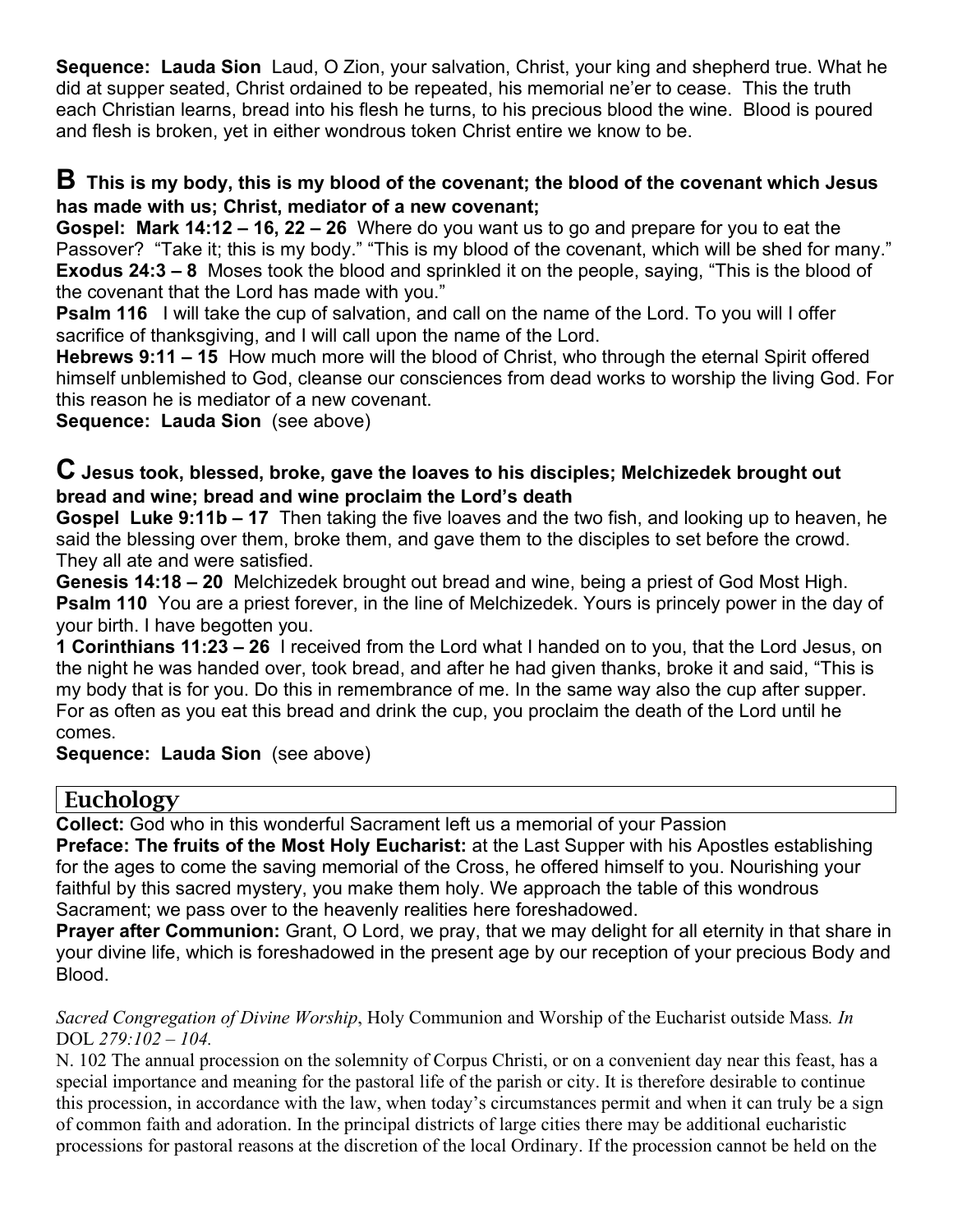solemnity of Corpus Christi, it is fitting to hold some kind of public celebration for the entire city or its principal districts in the cathedral church or other convenient places.

N. 103 It is fitting that a eucharistic procession begin after the Mass and the host to be carried in the procession is consecrated at this Mass. A procession may also take place, however, at the end of a lengthy period of public adoration that has been held after Mass.

N. 104 Eucharistic processions should be arranged in accordance with local customs in regard to the decoration of the streets and the order to be followed by the participants…. Songs and prayers should be planned with the purpose of expressing the faith of the participants and the centering of their attention on the Lord alone….

Commentary Be attentive to music choices: *Pange linga? Panis angelicus? Here at This Table* (OCP); *Take and Eat* (GIA).

# The Solemnity of the Most Sacred Heart of Jesus Friday after the Second Sunday after Pentecost

**West:** Once more, a popular devotion has become a universal feast day. First strands of devotion to the heart of Jesus: Franciscan St. Bonaventure, and  $12<sup>th</sup> - 13<sup>th</sup>$  century women mystics of Italy and Germany (e.g., St. Mechtild of Magdeburg + 1280 and St. Gertrude of Helfta +1302). Devotion to the Sacred Heart also promoted by the Jesuits of the 16<sup>th</sup> c. In 1672 the Mass for this feast was celebrated by St. John Eudes. A few years later, the revelations received by St. Margaret Mary Alacoque helped spread the devotion and set the time as the Friday in the Octave of Corpus Christi. Two disparate themes (among many!): thanksgiving for the infinite love of Christ (Eudes) and reparation made to the pierced heart of Jesus for sins (Alacoque). See this in the 2 collects for the Mass (below). Rome resisted instituted this feast for over 100 years (allowed for a few dioceses). Pius IX extended the feast to the whole Latin Church in 1856. Pius XI elevated the feast in 1927 to the same rank as Christmas and added the act of reparation to the Sacred Heart.

*Nocent, v. 2, pp. 465 – 466; Adam, p. 174 – 177; Jounel, pp. 105 – 106; BCL, p. 60.*

# **Scripture**

**A The meek and humble heart; redeemed from the house of bondage; unity in love**

**Gospel: Matthew 11:25 – 30** I am meek and humble of heart. My yoke is easy and my burden light **Deuteronomy 7:6 – 11** The Lord set his heart on you and chose you. The Lord your God is God indeed, the faithful God who keeps his merciful covenant

**Psalm 103** The Lord's kindness is everlasting to those who fear him. Merciful and gracious is the Lord, slow to anger and abounding in kindness.

**1 John 4:7 – 16** In this way the love of God was revealed to us: God sent his only Son into the world so that we might have life through him. And this is love: he loved us and sent his Son as expiation for our sins.

**B They will look upon him whom they have pierced and they will believe; believe in the love that forgives; you will know the love of Christ.**

**John 19:31 – 37** One soldier thrust his lance into his side, and immediately blood and water flowed out.

**Hosea 11:1, 3 – 4, 8c – 9** When Israel was a child I loved him. I drew them with bands of love. My heart is overwhelmed, my pity is stirred.

**Isaiah 12** You will draw water joyfully from the springs of salvation. My strength and my courage is the Lord and he has been my savior.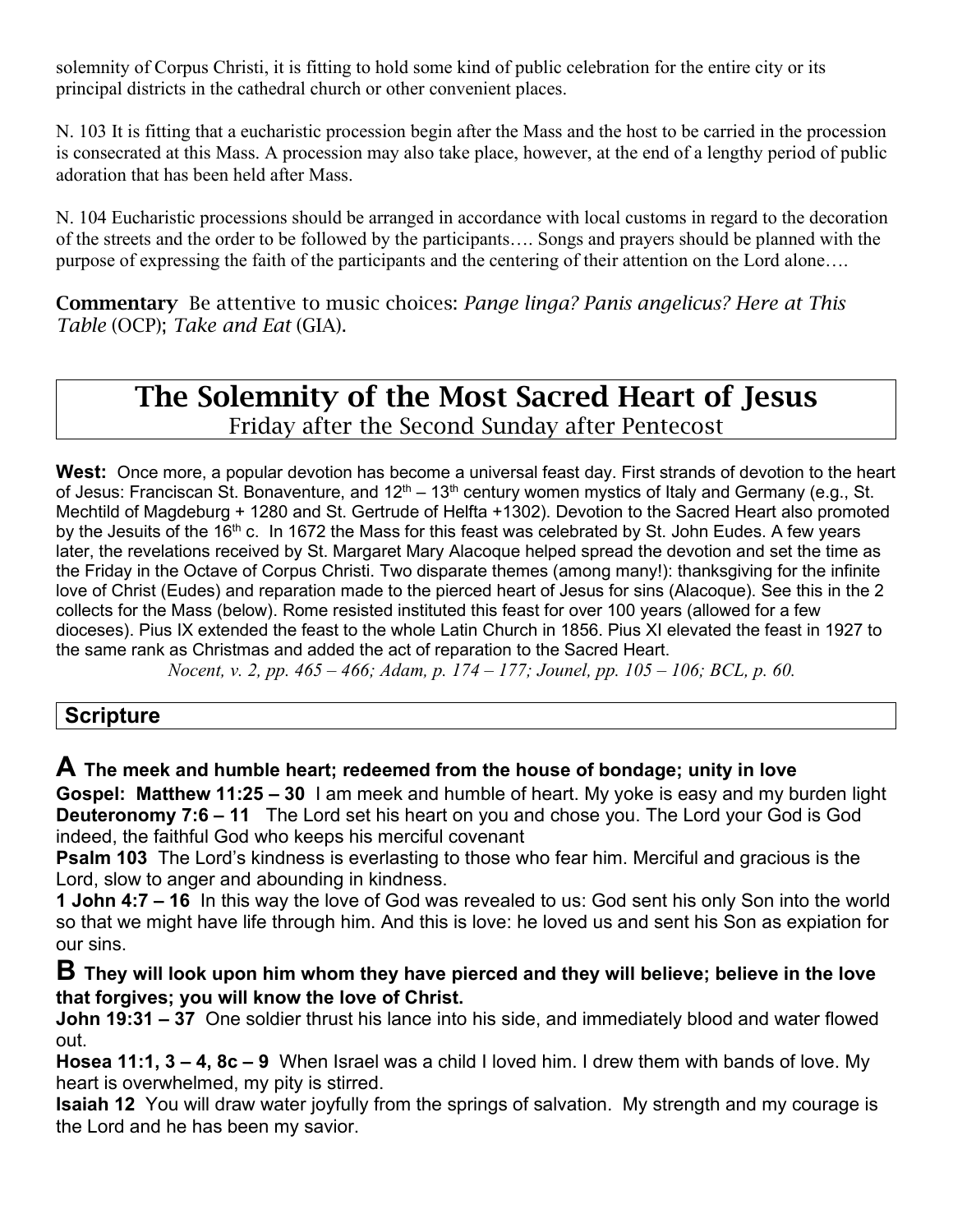**Ephesians 3:8 – 12, 14 – 19** that Christ may dwell in your hearts through faith, that you, rooted and grounded in love may know the love of Christ which surpasses knowledge.

**C We have been sought and found; God will feed his flock; the proof that he is a shepherd and loves us**

**Luke 15:3 – 7** Rejoice with me because I have found my lost sheep. More joy in heaven over one sinner who repents than over 99 righteous people who have no need of repentance.

**Ezekiel 34:11 – 16** I myself will pasture my sheep; I myself will give them rest. The lost I will seek out, the strayed I will bring back, the injured I will bind us, the sick I will heal.

**Psalm 23** The Lord is my shepherd; there is nothing I shall want.

**Romans 5:5b – 11** The love of God has been poured out into our hearts through the Holy Spirit that has been given to us. God proves his love for us in that while we were still sinners Christ died for us.

## **Euchology**

**Entrance ant:** The designs of his Heart are from age to age, to rescue their souls from death. **Collect 1:** we who **glory in the Heart** of your beloved Son and **recall the wonders of his love**…. **Collect 2:** in the Heart of your Son, wounded by our sins, bestow on us the boundless treasures of your love, grant, we pray, that, in paying him the homage of our devotion, we may also offer worthy **reparation.**

**Prayer over the Offerings:** what we offer may be a gift acceptable to you and an **expiation** of our offenses

**Preface: The boundless charity of Christ** For raised high on the Cross, he gave himself up for us with a wonderful love and poured out blood and water from his pierced side, the wellspring of the Church's Sacraments, so that, won over to the open heart of the Savior, all might draw water joyfully from the springs of salvation.

**Prayer after Communion:** May this sacrament of charity, O Lord, make us fervent with the fire of holy love, so that, drawn always to your Son, we may learn to **see him in our neighbor**.

**Commentary** Progressive solemnity (Friday in Ordinary Time); focus on our transformation now in Christ, his infinite compassion.

# The Solemnity of Our Lord Jesus Christ, King of the Universe 34<sup>th</sup> Sunday in Ordinary Time

West: "The most recent of the feasts of ideas in honor of the Lord...because every Sunday is a feast of the Christ the Lord" (*Adam, p. 177- 178).* 1925 was the 16th centenary of the Council of Nicea which taught the consubstantiality of Christ with the Father, and thus the basis for his authentic rule. Pope Pius XI in 1925 established the solemnity on the Sunday before All Saints to praise Christ who reigns with all his saints. His encyclical explained his concern over increasing atheism and secularization of society. He hoped this solemnity would be a vehicle for teaching Christ's supreme authority over all human live and all human institutions. Insight: documents don't move and teach people, but feasts do.

# Scripture

**A The Son of Man, the Shepherd who will separate the sheep from the goats; the Lord will judge between sheep and sheep; the final reign of the glorious Christ**

**Matthew 25:31 – 46** He will separate them one from another, as a shepherd separates the sheep from the goats. Whatever you did for one of the least brothers of mine, you did for me.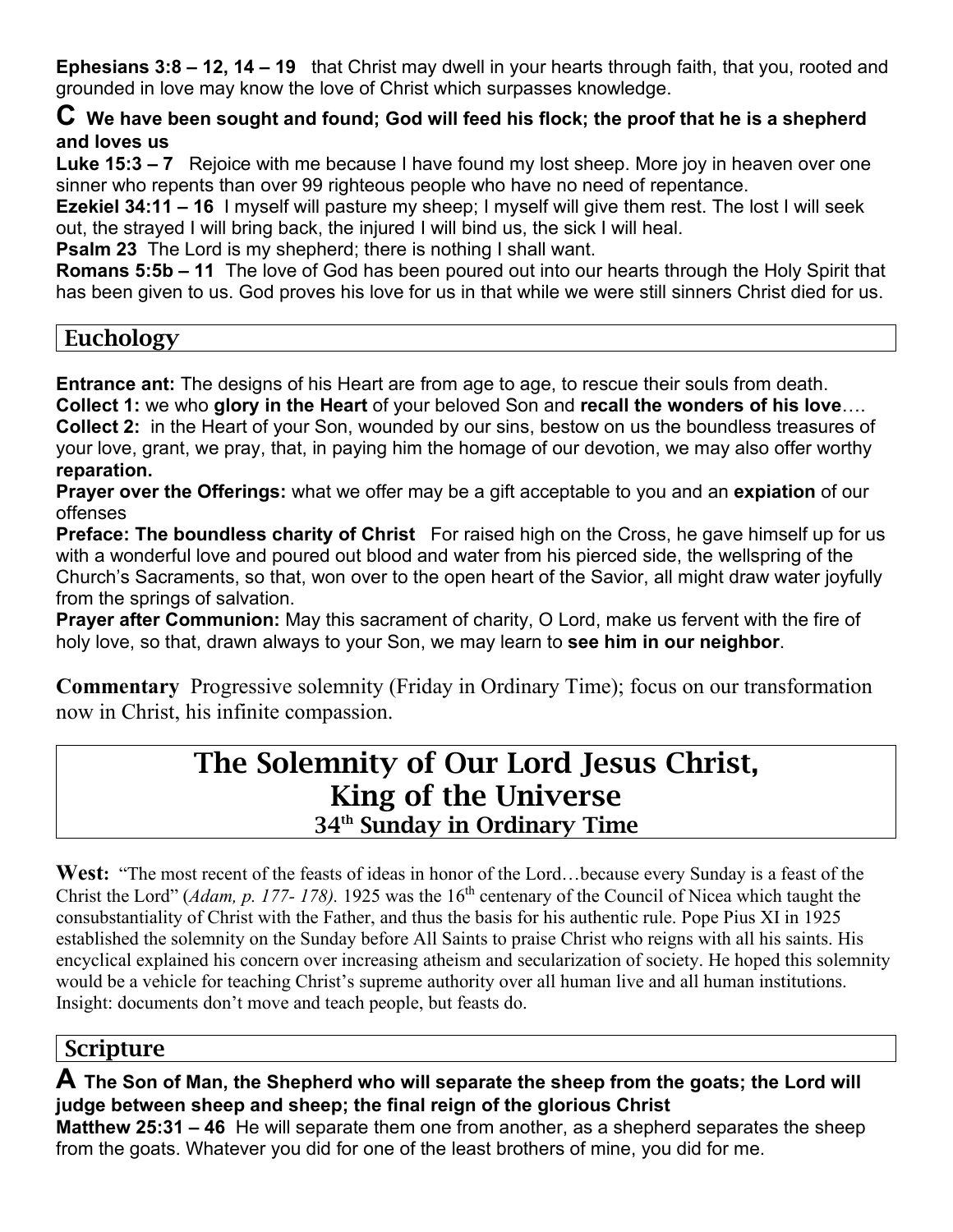**Ezekiel 34:11 – 12, 15 – 17** I myself will look after and tend my sheep. The lost I will seek out, the strayed I will bring back, the injured I will bind up, the sick I will heal. I will judge between one sheep and another, between rams and goats.

**Psalm 23** The Lord is my shepherd; there is nothing I shall want.

**1 Corinthians 15:20 – 26, 28** Christ will hand over the kingdom to his God and Father that God may be all in all. He has destroyed every sovereignty and every authority and power. For he must reign until he has put all his enemies under his feet. The last enemy to be destroyed is death.

### **B As you say, I am a king; to him was given dominion and glory and kingship; ruler of kings on earth**

**John 18:33b – 37** My kingdom does not belong to this world. You say I am a king. For this I was born and for this I came into the world, to testify to the truth.

**Daniel 7:13 – 14** One like a Son of man, coming on the clouds of heaven. His dominion is an everlasting dominion.

**Psalm 93** The Lord is king; he is robed in majesty.

**Revelation 1:5 – 8** The ruler of the kings of the earth has made us into a kingdom, priests for his God and Father. I am the Alpha and the Omega, the one who is and who was and who is to come, the almighty.

### **C Jesus Crucified, remember me when you come as king; David anointed as Shepherd and King of Israel; in the kingdom of the Beloved Son**

**Luke 23:35 – 43** Lord, remember me when you come into your kingdom. Today you will be with me in Paradise.

**2 Samuel 5:1 – 3** They anointed David king of Israel.

**Psalm 122** Let us go rejoicing to the house of the Lord. In it are set up judgment seats, seats for the house of David.

**Colossians 1:12 – 20** He transferred us to the kingdom of his beloved Son. He is the image of the invisible God, the firstborn of all creation. He is the head of the body, the church. For in him all the fullness was pleased to dwell, and through him to reconcile all things for him, making peace by the blood of his cross.

# Euchology

**Collect:** God whose will is to restore all things in your Son, King of the universe…grant that the whole creation, set free from slavery, may render your majesty service….

**Prayer over the Offerings:** your Son himself may bestow on all nations the gifts of unity and peace **Preface: Christ, King of the Universe:** you anointed Jesus Christ with the oil of gladness as eternal Priest and King of all creation, so that by offering himself on the altar of the Cross as a spotless sacrifice to bring us peace, he might accomplish the mysteries of human redemption, and, making all created things subject to his rule, he might present a kingdom of truth and life, of holiness and grace, of justice, love and peace (*original preface from 1925).*

**Commentary** 1970 "Christ, King of the Universe" to highlight the cosmic and eschatological character of Christ's kingship. Move to the last Sunday of the Church Year: clearer now that the crucified and risen Christ, King of the Universe, is the goal not only of the liturgical year but of our entire earthly pilgrimage. He is "the Alpha and the Omega, the one who is and who was and who is to come, the almighty" (*Rev. 1:8). Adam, pp. 177 – 179; Jounel, pp. 106 – 107*

"Ordinary Time is a time for growth and maturation, a time in which the mystery of Christ is called to penetrate ever more deeply into history until all things are finally caught up in Christ. the goal, toward which all history is directed, is represented by the Solemnity of Jesus Christ, King of the Universe" (*Augé, p. 206).*